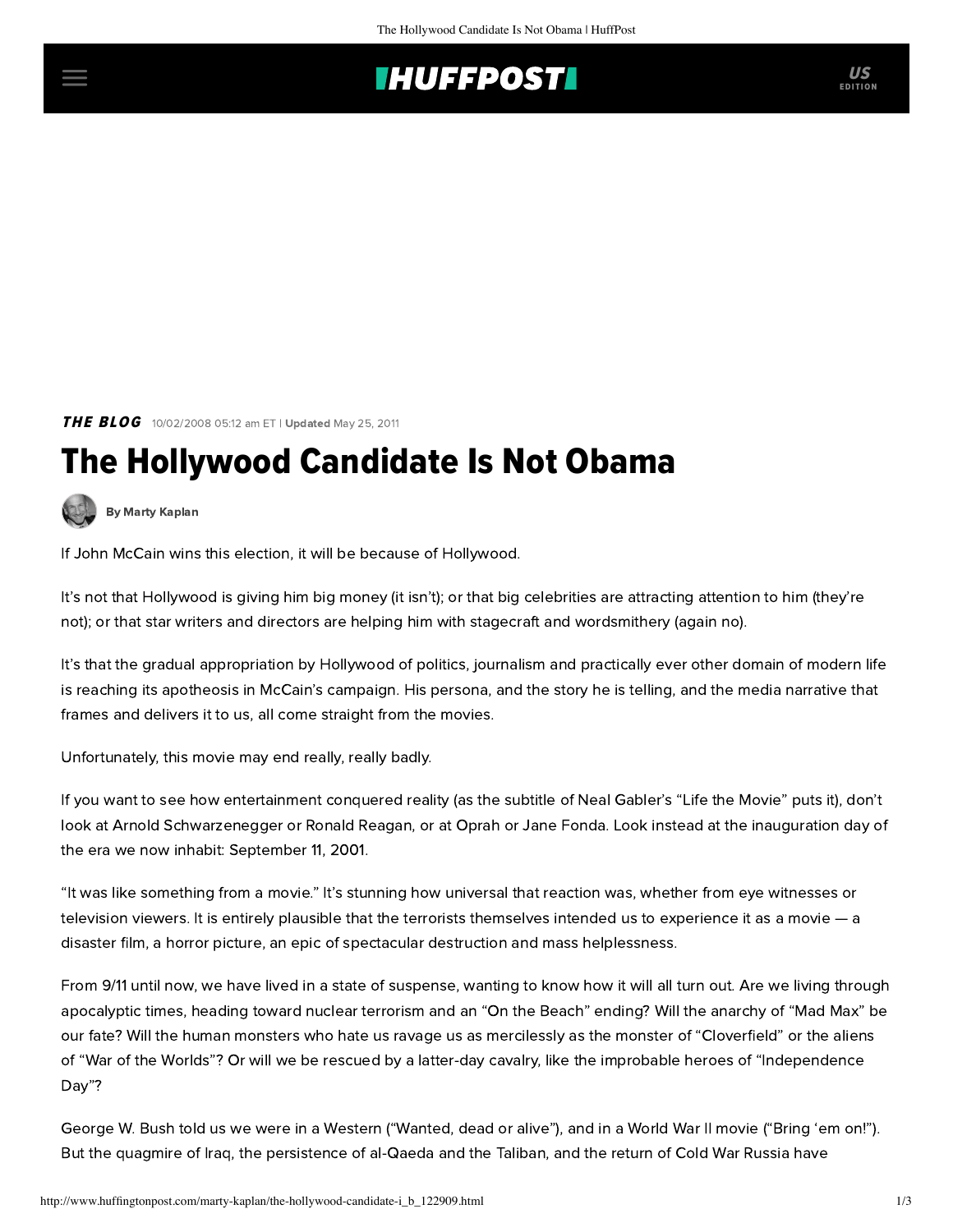#### The Hollywood Candidate Is Not Obama | HuffPost

prevented us from reaching — except in the President's own mind, perhaps — the ultimate victory of the white hats and the good guys that those genres promise.

At the moment when things look most bleak, in rides John McCain. Like Rambo, he has returned to rescue us, to make this war on terror end differently than that war in Vietnam. Like Shane, he is a maverick, a loner, a reluctant gunslinger who arrives out of nowhere, back from political death. Like Yoda, or the Wise Man of countless other science fiction films, he offers us wisdom and judgment accumulated over lifetimes.

Only that message didn't work. The hero of the Hanoi Hilton has used his POW history a dozen times too many to explain everything from not recalling how many houses he owns to charges that he cheated his way out of the Saddleback "cone of silence." The maverick who bucked George Bush turned out to vote with him 90 per cent of the time; the loner who denounced the "agents of intolerance" in his own party returned to Liberty University to pay honor to Rev. Falwell; the opponent of torture ended up supporting it; the sage turned out to be a hothead with a hair-trigger temper whose gut instincts are the problem, not the solution.

And then there was his opponent — the true outsider who made him look like Mr. Establishment, the young guy who made him look too much like Yoda, the leader of millions who made his own claims to leadership ring hollow. Barack Obama, to be sure, has also been the beneficiary of Americans' inclination to experience life via movie genres. In Obama's case, it's the rags-to-riches saga, the only-in-America tale, plus the crusader quests of Gene McCarthy and Martin Luther King, Jr., of Bobby and Jack Kennedy — stories so burnished by Camelot mythology and an Age of Giants romanticism that the line between legend and life hardly matters.

McCain's Rovian campaign fought genre with genre, trying everything to recast Obama into a different story. They depicted him as a false prophet with literally Mosaic pretensions; a traitorous "Manchurian Candidate"; a demagogue, like Lonesome Roads in "A Face in the Crowd"; a rock star egomaniac, a celebrity airhead, a diva, like the characters in the serial melodramas that we call People, Extra! and TMZ. But for all that, the race remained a dead heat.

In panic, McCain threw a Hail Mary pass — familiar to fans of sports comeback movies — and chose Sarah Palin as his running mate. What he gets from this self-described hockey mom is a genre lift, the Hollywood fable of the unpolitician who comes to Washington to straighten things out.

She comes from a long line of movie outsiders. Jimmy Stewart's Mr. Smith starts out as the head of the Boy Rangers. "The Candidate" played by Robert Redford is a lawyer for hopeless causes. Kevin Kline, who impersonates the president (for the better) in "Dave," runs a temp agency. In "The Distinguished Gentleman" (which I wrote and executive produced), Eddie Murphy is a con man who gets elected to Congress, because that's where the *legal* corrupt money is. In "Man of the Year," Robin Williams is a comedian and radio guy who runs for the White House. Reese Witherspoon's Elle Woods, in "Legally Blonde 2," is the underestimated Delta Nu chick who turns Capitol Hill around.

So why not Sarah Palin as Vice President? To be sure, the notion that women, particularly Hillary Clinton supporters, would vote for her just because she has two X chromosomes, and despite her being on the opposite side from Sen. Clinton on every policy issue facing the country: that cynical tokenism is precisely the kind of affirmative-action-at-itsworst that the right never tires of accusing the left of committing.

But McCain isn't betting everything on the hope that self-spiting Clinton partisans and undecided younger suburban women will identify with Sarah Palin's gender. He's doing it to tap into the beloved American movie myth of the salt-ofthe-earth outsider who ends up in power. He's gambling that we just can't help loving plots like that.